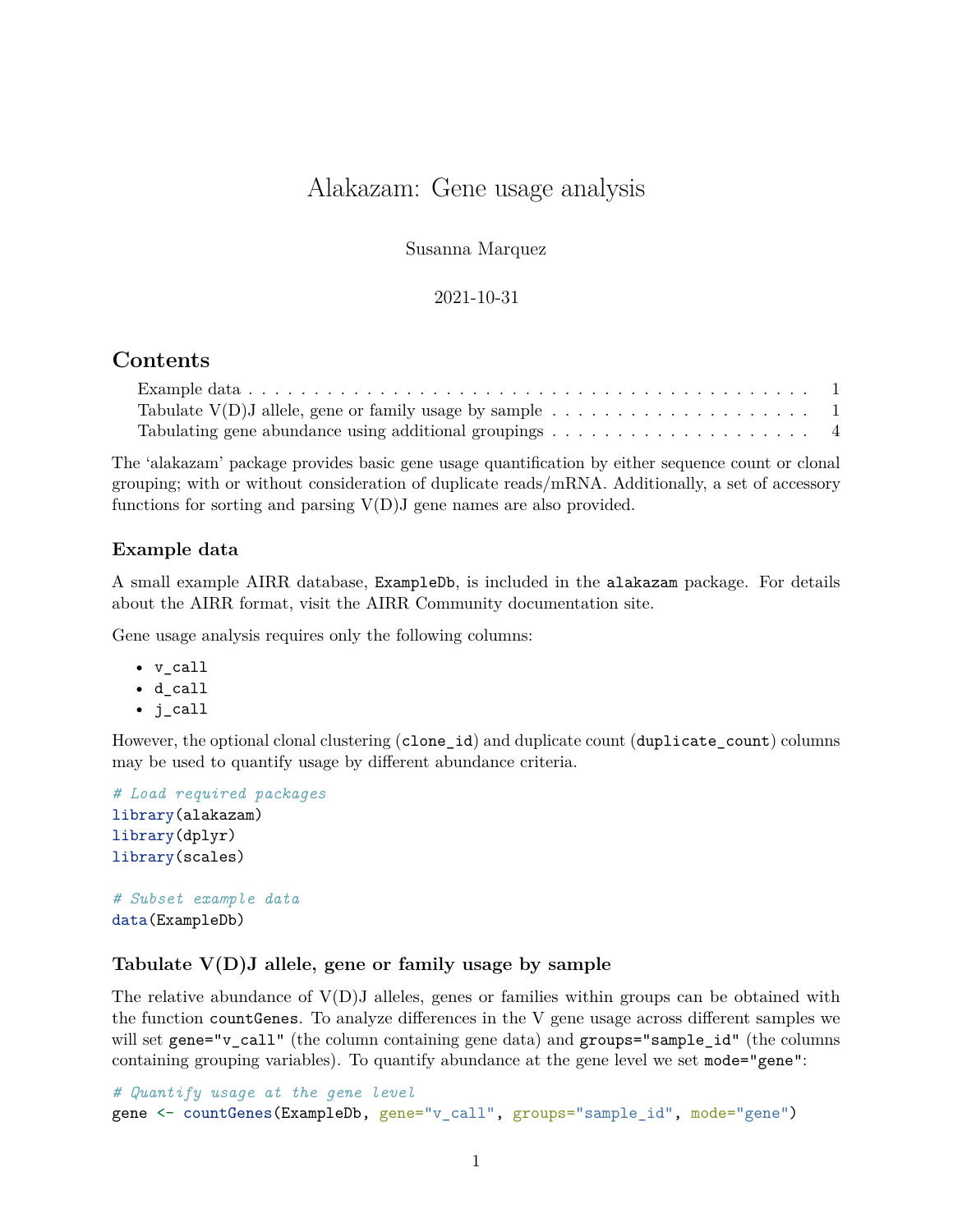```
head(gene, n=4)
## # A tibble: 4 x 4
## # Groups: sample_id [2]
## sample_id gene seq_count seq_freq
## <chr> <chr> <int> <dbl>
## 1 +7d IGHV3-49 698 0.699
## 2 -1h IGHV3-9 83 0.083
## 3 -1h IGHV5-51 60 0.06
## 4 -1h IGHV3-30 58 0.058
```
In the resultant data.frame, the seq\_count column is the number of raw sequences within each sample id group for the given gene. seq\_freq is the frequency of each gene within the given sample\_id.

Below we plot only the IGHV1 abundance by filtering on the gene column to only rows containing IGHV1 family genes. We extract the family portion of the gene name using the getFamily function. Also, we take advantage of the sortGenes function to convert the gene column to a factor with gene name lexicographically ordered in the factor levels (method="name") for axis ordering using the ggplot2 package. Alternatively, we could have ordered the genes by genomic position by passing method="position" to sortGenes.

```
# Assign sorted levels and subset to IGHV1
ighv1 \leq gene \frac{9}{2}mutate(gene=factor(gene, levels=sortGenes(unique(gene), method="name"))) %>%
    filter(getFamily(gene) == "IGHV1")# Plot V gene usage in the IGHV1 family by sample
g1 \leftarrow ggplot(ighv1, aes(x=gene, y=seq_freq)) +theme_bw() +ggtitle("IGHV1 Usage") +
    theme(axis.text.x=element_text(angle=45, hjust=1, vjust=1)) +
    ylab("Percent of repertoire") +
    xlab("") +scale_y_continuous(labels=percent) +
    scale_color_brewer(palette="Set1") +
    geom_point(aes(color=sample_id), size=5, alpha=0.8)
plot(g1)
```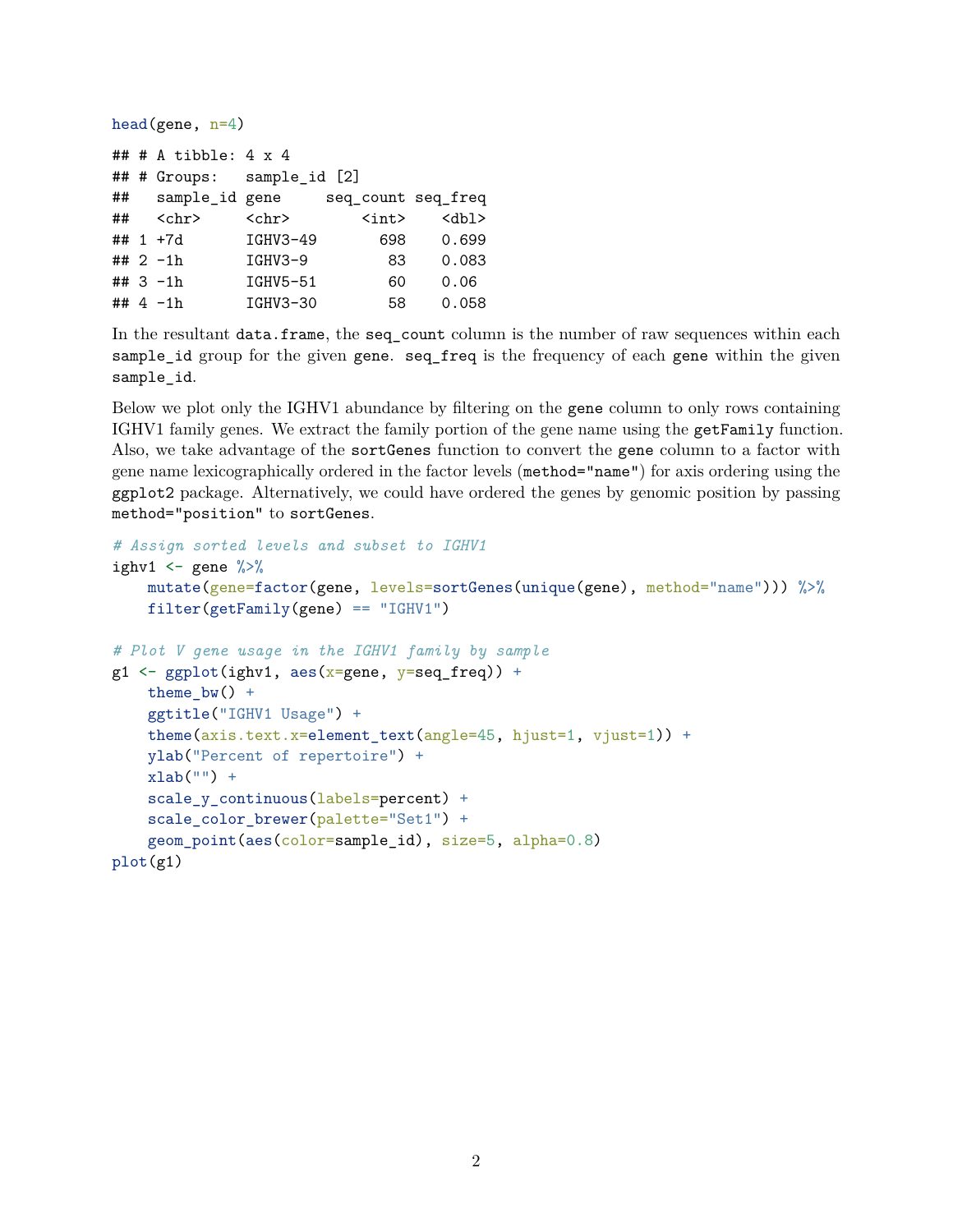

Alternatively, usage can be quantified at the allele (mode="allele") or family level (mode="family"):

```
# Quantify V family usage by sample
family <- countGenes(ExampleDb, gene="v_call", groups="sample_id", mode="family")
# Plot V family usage by sample
g2 \leftarrow ggplot(family, aes(x=gene, y=seq\_freq)) +theme_bw() +ggtitle("Family Usage") +
    theme(axis.text.x=element_text(angle=45, hjust=1, vjust=1)) +
    ylab("Percent of repertoire") +
   xlab("") +
```

```
scale_y_continuous(labels=percent) +
    scale_color_brewer(palette="Set1") +
    geom_point(aes(color=sample_id), size=5, alpha=0.8)
plot(g2)
```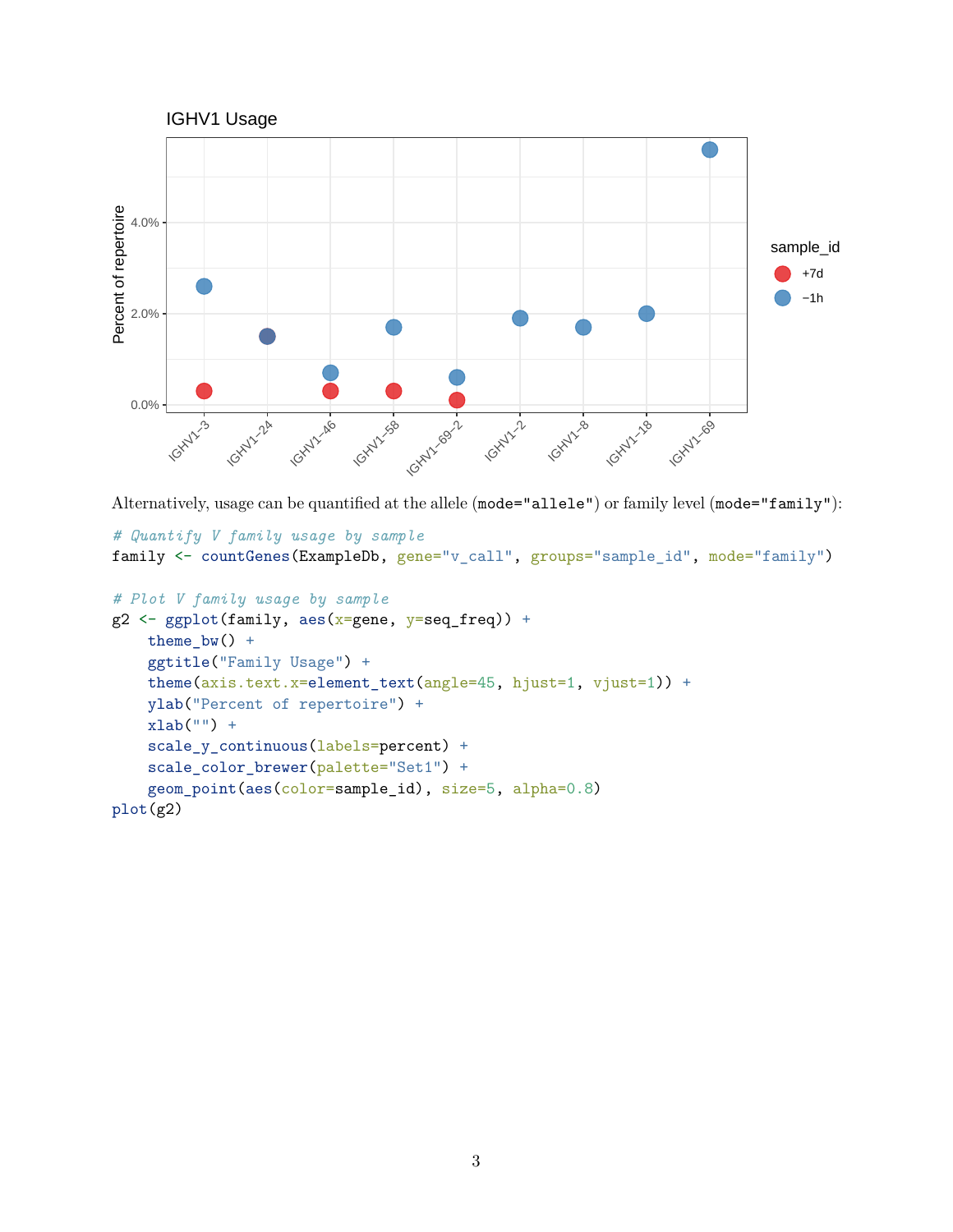

### <span id="page-3-0"></span>**Tabulating gene abundance using additional groupings**

The groups argument to countGenes can accept multiple grouping columns and will calculate abundance within each unique combination. In the examples below, groupings will be perform by unique sample and isotype pairs (groups=c("sample\_id", "c\_call")). Furthermore, instead of quantifying abundance by sequence count, we will quantify it by clone count (each clone will be counted only once regardless of how many sequences the clone represents).

Clonal criteria are added by passing a value to the clone argument of countGenes (clone="clone\_id"). For each clonal group, only the most common allele/gene/family will be considered for counting.

```
# Quantify V family clonal usage by sample and isotype
family <- countGenes(ExampleDb, gene="v_call", groups=c("sample_id", "c_call"),
                 clone="clone_id", mode="family")
head(family, n=4)
## # A tibble: 4 x 5
## # Groups: sample_id, c_call [3]
## sample_id c_call gene clone_count clone_freq
## <chr> <chr> <chr> <int> <dbl>
## 1 +7d IGHA IGHV5 1 0.0172
## 2 +7d IGHA IGHV6 1 0.0172
## 3 +7d IGHD IGHV6 1 0.0213
## 4 +7d IGHG IGHV5 1 0.00971
```
The output data.frame contains the additional grouping column (c\_call) along with the clone\_count and clone\_freq columns that represent the count of clones for each V family and the frequencies within the given sample\_id and c\_call pair, respectively.

```
# Subset to IGHM and IGHG for plotting
family <- filter(family, c_call %in% c("IGHM", "IGHG"))
```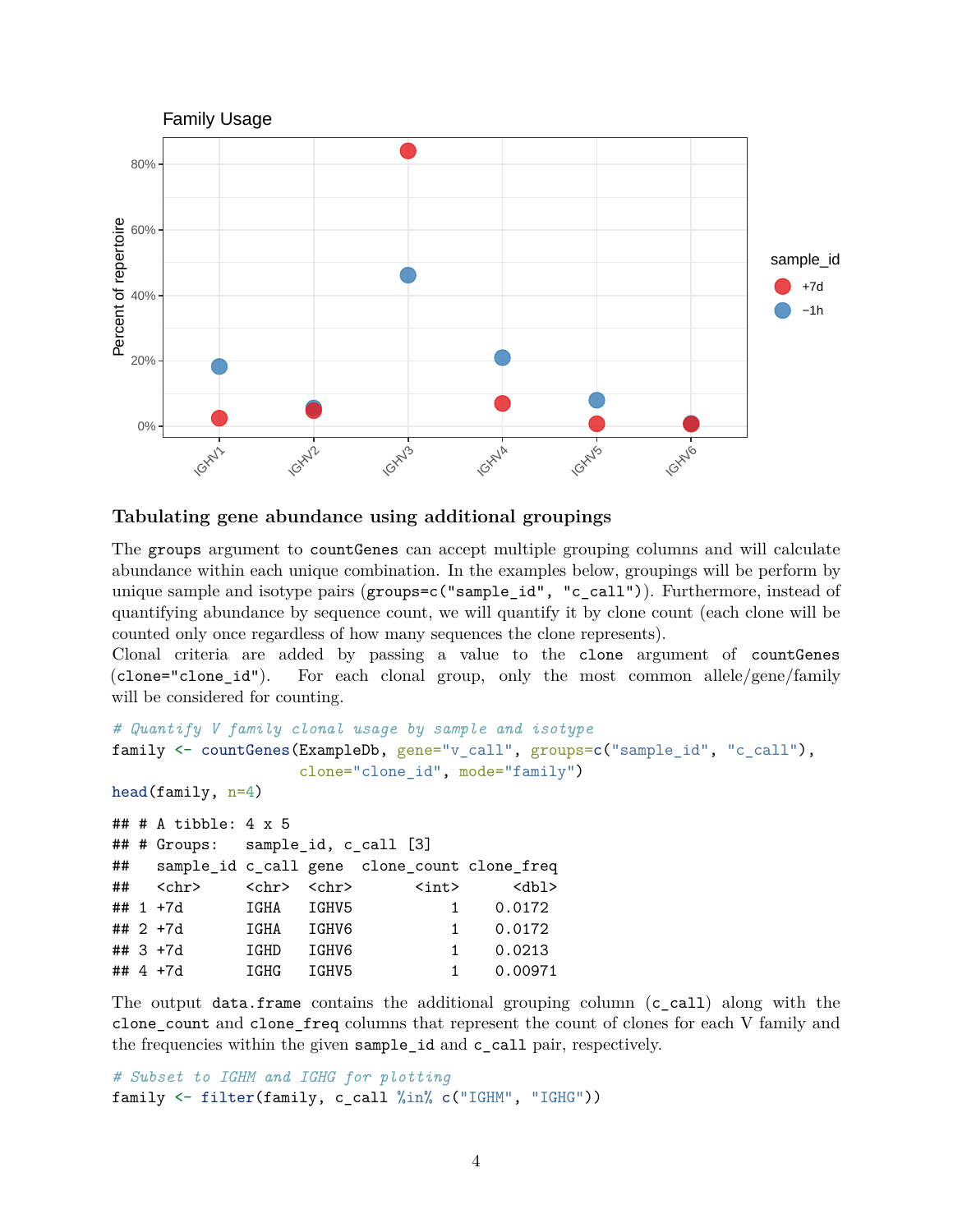```
# Plot V family clonal usage by sample and isotype
g3 \leq gggplot(family, aes(x=gene, y=clone_freq)) +
    theme_bw() +
    ggtitle("Clonal Usage") +
    theme(axis.text.x=element text(angle=45, hjust=1, vjust=1)) +
    ylab("Percent of repertoire") +
    xlab("") +
    scale_y_continuous(labels=percent) +
    scale_color_brewer(palette="Set1") +
    geom_point(aes(color=sample_id), size=5, alpha=0.8) +
    facet_grid(. ~ ~ c_call)
```

```
plot(g3)
```




Instead of calculating abundance by sequence or clone count, abundance can be calculated using copy numbers for the individual sequences. This is accomplished by passing a copy number column to the copy argument (copy="duplicate\_count"). Specifying both clone and copy arguments is not meaningful and will result in the clone argument being ignored.

```
# Calculate V family copy numbers by sample and isotype
family <- countGenes(ExampleDb, gene="v_call", groups=c("sample_id", "c_call"),
                mode="family", copy="duplicate_count")
head(family, n=4)
## # A tibble: 4 x 7
## # Groups: sample_id, c_call [3]
## sample_id c_call gene seq_count copy_count seq_freq copy_freq
## <chr> <chr> <chr> <int> <dbl> <dbl> <dbl>
## 1 +7d IGHG IGHV3 516 1587 0.977 0.984
## 2 +7d IGHA IGHV3 240 1224 0.902 0.935
## 3 -1h IGHM IGHV3 237 250 0.421 0.386
## 4 -1h IGHM IGHV4 110 162 0.195 0.25
```